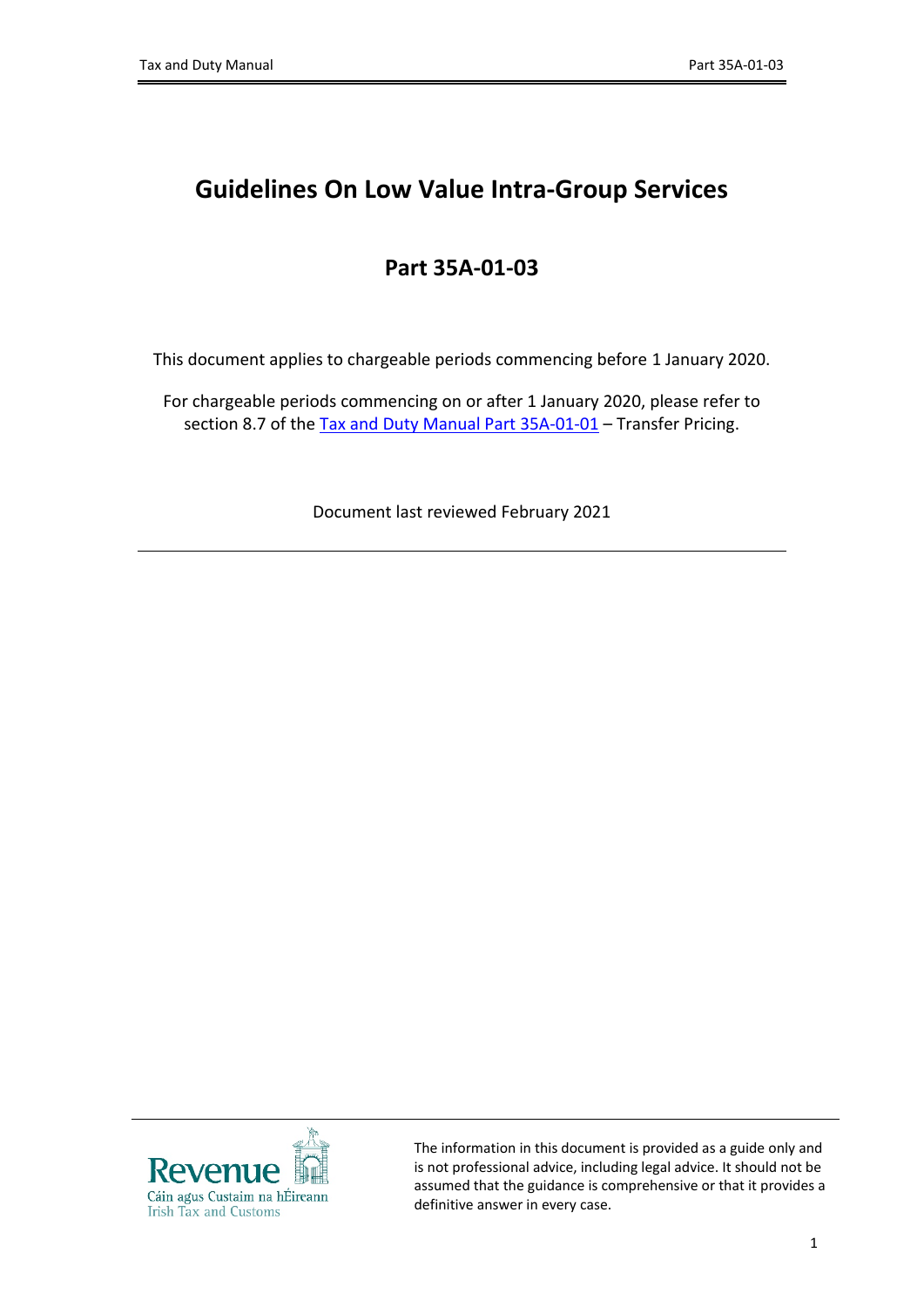### **Table of Contents**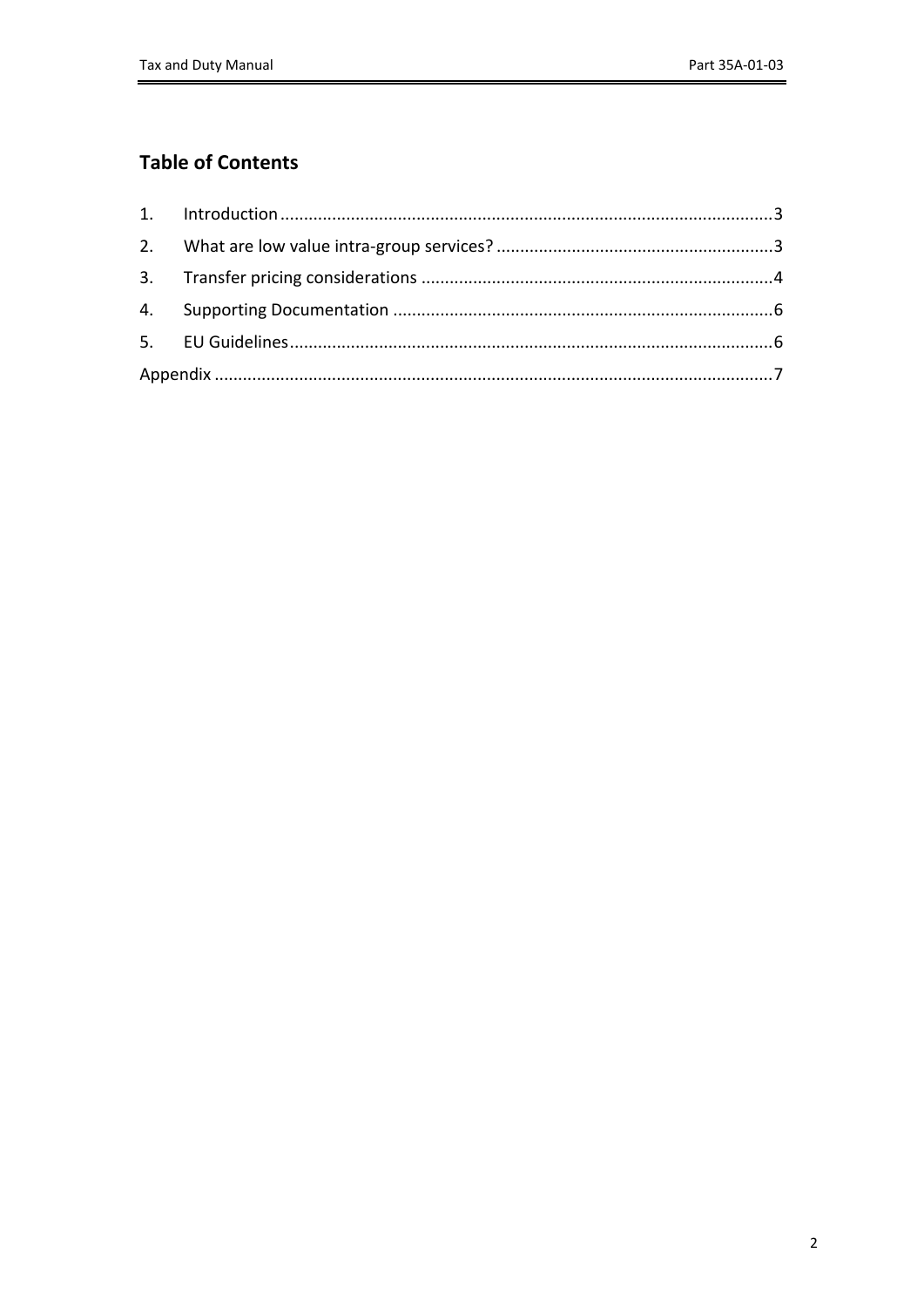### Low value intra-group services

### <span id="page-2-0"></span>1. Introduction

The purpose of this manual is to provide guidance to taxpayers regarding Revenue's simplified approach to low value intra-group services. In particular, the guidance outlines that in situations where a cost-based method is determined to be the most appropriate transfer pricing method for determining an arm's length price for low value intra-group services, Revenue is prepared to accept a mark-up of 5% of the relevant cost base without the need for a benchmarking study. The guidance also sets out the documentation requirements for the taxpayer in order to avail of this simplified approach for low value intra-group services.

This guidance applies equally to taxpayers who are in receipt of low value intragroup services from other group members of the same multinational enterprise ("MNE") and to taxpayers who are performing low value intra-group services for other group members of the same MNE.

This guidance may be updated from time to time.

### <span id="page-2-1"></span>2. What are low value intra-group services?

Low value intra-group services ("LVIGS") are services, performed by one or more entities within an MNE group for one or more recipient entities within the same MNE group, which typically exhibit the following features:

- LVIGS are of an administrative or routine nature, often consisting of "backoffice" support-type services.
- LVIGS are supportive in nature and not part of the core business of the MNE group, i.e. the services are ancillary to the business of the MNE. The services provided may, however, be the principal activity of the entity providing the services, for example where the entity is a shared-services centre for the group.
- LVIGS do not use or create unique and valuable intangible assets. Where intra-group services use or generate such intangible assets, those services will not constitute LVIGS.
- LVIGS do not involve significant risk for the service provider.

This guidance is not applicable to services which would meet the definition of LVIGS but where such services are also provided to independent enterprises. This is on the basis that reliable internal comparables for determining an arm's length price for the LVIGS are likely to exist in such circumstances.

There is no definitive list of services which are LVIGS. The facts and circumstances in each case must be considered in determining whether the services are LVIGS. However, by way of example, services which are generally likely to constitute LVIGS include human resource, accounting, auditing, information technology support and legal services.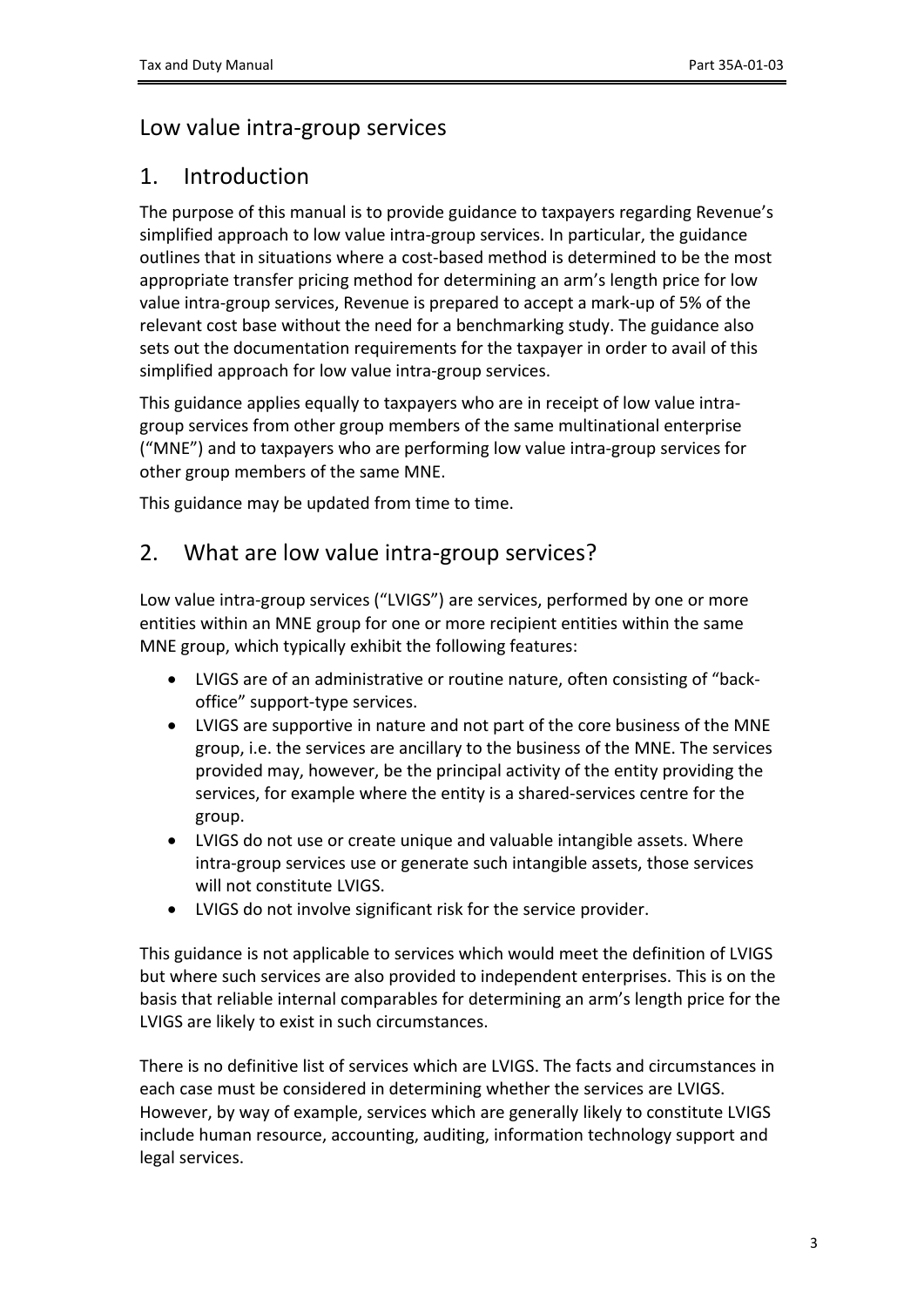# <span id="page-3-0"></span>3. Transfer pricing considerations

Chapter VII of the **OECD Transfer Pricing Guidelines for Multinational Enterprises and Tax Administrations 2010** ("TPG 2010") provides guidance in relation to intragroup services. The two main issues to be considered in analysing intra-group services for transfer pricing purposes are;

- A. Whether intra-group services have been rendered; and
- B. What the charge for such intra-group services should be in accordance with the arm's length principle.

#### **A. Determining whether an intra-group service has been rendered**

Chapter VII of the TPG 2010, Section B.1 provides guidance for determining whether intra-group services have been rendered under the arm's length principle. The principles contained in Section B.1 also apply to LVIGS. In particular, for a service to be considered an LVIGS, the recipient of the service must receive an economic or commercial benefit to enhance its commercial position. This would be evaluated in terms of whether an independent party in comparable circumstances would have been willing to pay for the service if performed by an independent party or would have performed the service in-house for itself.

In applying the benefit test to LVIGS, Revenue is prepared to accept the taxpayer supporting the benefit by category of service rather than being required to specify individual activities performed that give rise to the costs charged. In the event that no benefit is provided to the recipient of the service, Revenue will not accept the charge as a deductible cost in computing taxable profits.

Where activities are performed by a member of an MNE group (typically the parent company) solely because of its ownership interest in one or more group members, this does not justify a charge to the recipient company. Costs arising in respect of such activities are often referred to as "shareholder costs". In addition, a charge would generally not be justified in respect of costs arising from activities which merely duplicate an existing service ("duplicate costs"). Further information on shareholder costs, duplicate costs and other relevant considerations is contained in Section B.1 of the TPG 2010. Shareholder costs and duplicate costs are explained further in the Appendix.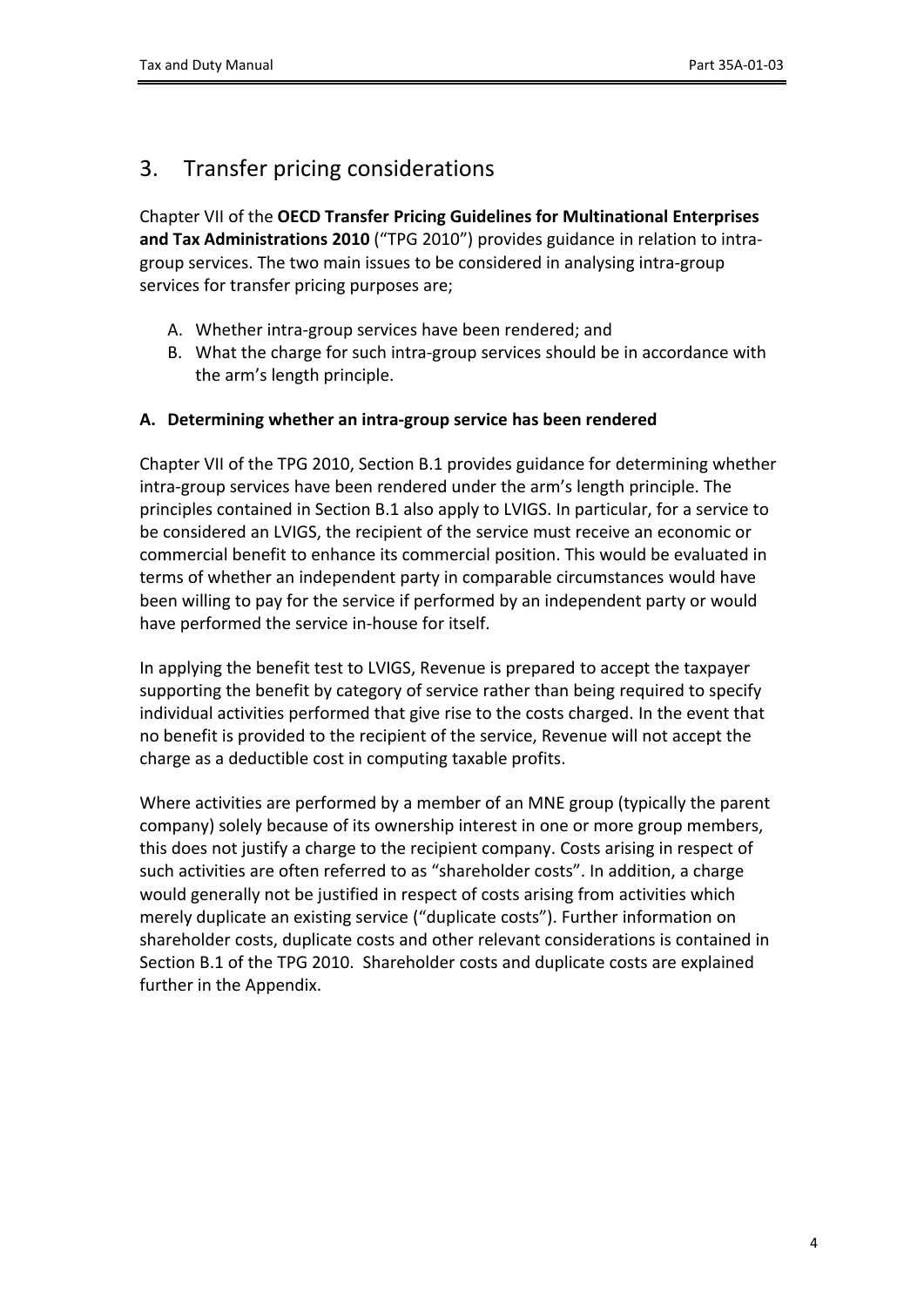#### **B. Determining an arm's length charge**

Chapter VII of the TPG 2010, Section B.2 provides guidance for determining an arm's length charge for intra-group services. This section states that it may be possible to allocate costs to group members using a direct-charge method<sup>1</sup>. Where this is not possible, it may be necessary to use an indirect-charge method which involves allocating costs from a cost pool to the relevant group members of the MNE using an appropriate allocation key(s).

The appropriateness of the cost base is of particular importance in the context of any cost-based arrangement. The costs included in the LVIGS cost base must be wholly appropriate. The cost base may include the direct and indirect costs of the provision of LVIGS. The costs included must relate to the rendering of LVIGS which provided an economic or commercial benefit to the recipient of the service. As noted above, Revenue will not accept the inclusion of shareholder costs or duplicate costs. Costs incurred in respect of services performed solely for another member of the MNE group should be excluded from the cost base to be apportioned among members of the MNE group. Such costs should be charged directly to the recipient of the service. Pass-through costs (e.g. third party costs incurred for another member of the MNE group) should be specifically identified and excluded from the cost base to which a mark-up is applied (see below).

Where an allocation key is used to apportion costs among members of the MNE group, **"the allocation method chosen must lead to a result that is consistent with what comparable independent enterprises would have been prepared to accept"***<sup>2</sup>* . Regard should be given to the specific facts and circumstances of the particular case in determining which allocation key(s) to use. The appropriateness of the allocation keys may depend on the nature and usage of the service<sup>3</sup>. Examples of allocation keys which may be appropriate include the following – for payroll services costs and human resource costs, the number of staff, for IT support costs, the number of computers, for accounting services, the turnover or size of the balance sheet. The appropriateness of the allocation key should be reviewed on a regular basis. Once chosen, an allocation key should be applied consistently unless there is a justified reason to change.

Generally, where a cost-based method is considered to be the most appropriate transfer pricing method, once the cost base for a particular service has been determined, consideration should be given to what mark-up should be applied to those costs. **For costs in respect of LVIGS, Revenue is prepared to accept a mark-up of 5% of the cost base without the need for a benchmarking study to be carried out by the taxpayer to support this rate.** The same mark-up may also be applied to

 $1$  OECD Transfer Pricing Guidelines for Multinational Enterprises and Tax Administrations 2010, Chapter VII, Paragraph 7.21.

<sup>2</sup> Ibid, Paragraph 7.24.

<sup>3</sup> Ibid, Paragraph 7.25.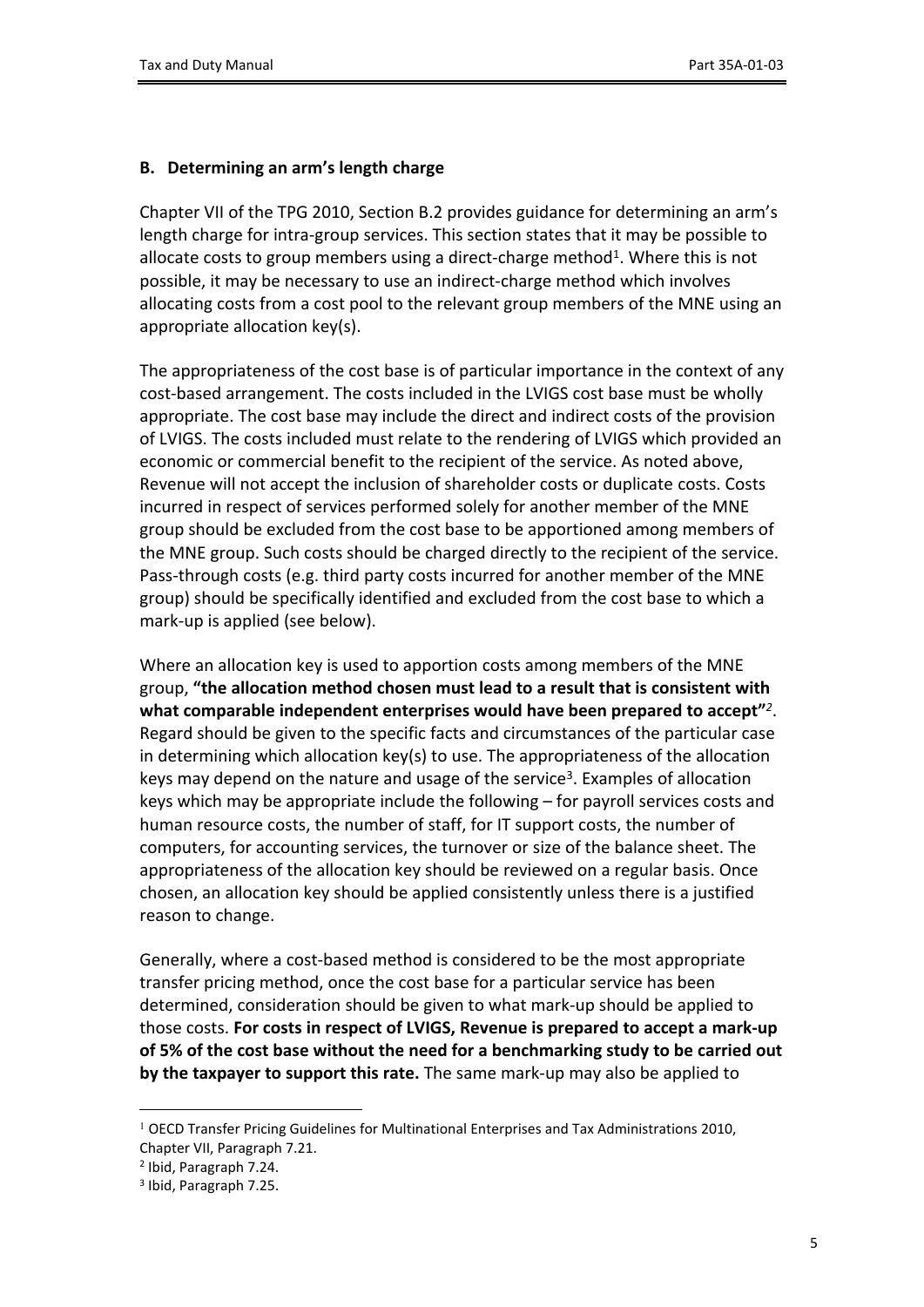LVIGS performed solely for one group member. This approach by Revenue is contingent on the taxpayer preparing the relevant supporting documentation (see Section 4 below) and providing this, on request, to Revenue. As outlined above, no mark-up should be applied to pass-through costs.

### <span id="page-5-0"></span>4. Supporting Documentation

The supporting documentation required must clearly explain what services are being provided or received. In particular, the documentation must include the following information:

- a description of the LVIGS provided or received,
- the identity of the recipient or provider of the service.
- an explanation of why the services are considered to be LVIGS,
- the rationale for the provision or receipt of such services,
- a description of the benefits of each category of services,
- an explanation and justification of the allocation key(s) chosen,
- confirmation of the mark-up applied,
- written contracts, and any amendments to same, for the provision of services,
- calculations of the final LVIGS fee(s) charged showing the calculation of the cost base, the application of the allocation key(s) to that cost base and the application of the mark-up to the apportioned cost base,
- confirmation that shareholder costs and duplicate costs have been excluded from the cost base,
- confirmation that no mark-up has been applied to pass-through costs.

### <span id="page-5-1"></span>5. EU Guidelines

The EU has published guidelines on low value adding intra-group services<sup>4</sup>. Revenue accepts these guidelines as representing good practice. The guidelines focus on multiple low value services that will often be provided through a single contract and generally involving a cost pool and allocation keys.

Revenue's practice of accepting a mark-up of 5% of the cost-base without requiring a taxpayer to provide a benchmarking analysis is consistent with these EU guidelines, which specify that "**in cases where it is appropriate to use a mark up, this will normally be modest and experience shows that typically agreed mark ups fall within a range of 3-10%, often around 5%***."<sup>5</sup>* The guidelines further indicate that performing a benchmarking analysis may be *"***too resource intensive***" 6* for establishing a suitable mark-up for low value adding intra-group services.

<sup>4</sup> EU Joint Transfer Pricing Forum, [JTPF](https://ec.europa.eu/taxation_customs/system/files/2016-09/c_2011_16_en.pdf) [Report:](https://ec.europa.eu/taxation_customs/system/files/2016-09/c_2011_16_en.pdf) [Guidelines](https://ec.europa.eu/taxation_customs/system/files/2016-09/c_2011_16_en.pdf) [on](https://ec.europa.eu/taxation_customs/system/files/2016-09/c_2011_16_en.pdf) [Low](https://ec.europa.eu/taxation_customs/system/files/2016-09/c_2011_16_en.pdf) [Value](https://ec.europa.eu/taxation_customs/system/files/2016-09/c_2011_16_en.pdf) [Adding](https://ec.europa.eu/taxation_customs/system/files/2016-09/c_2011_16_en.pdf) [Intra-Group](https://ec.europa.eu/taxation_customs/system/files/2016-09/c_2011_16_en.pdf) [Services,](https://ec.europa.eu/taxation_customs/system/files/2016-09/c_2011_16_en.pdf) DOC: JTPF/020/REV3/2009EN, Brussels, February 2010.

<sup>5</sup> Ibid, Paragraph 63.

<sup>6</sup> Ibid, Paragraph 64.